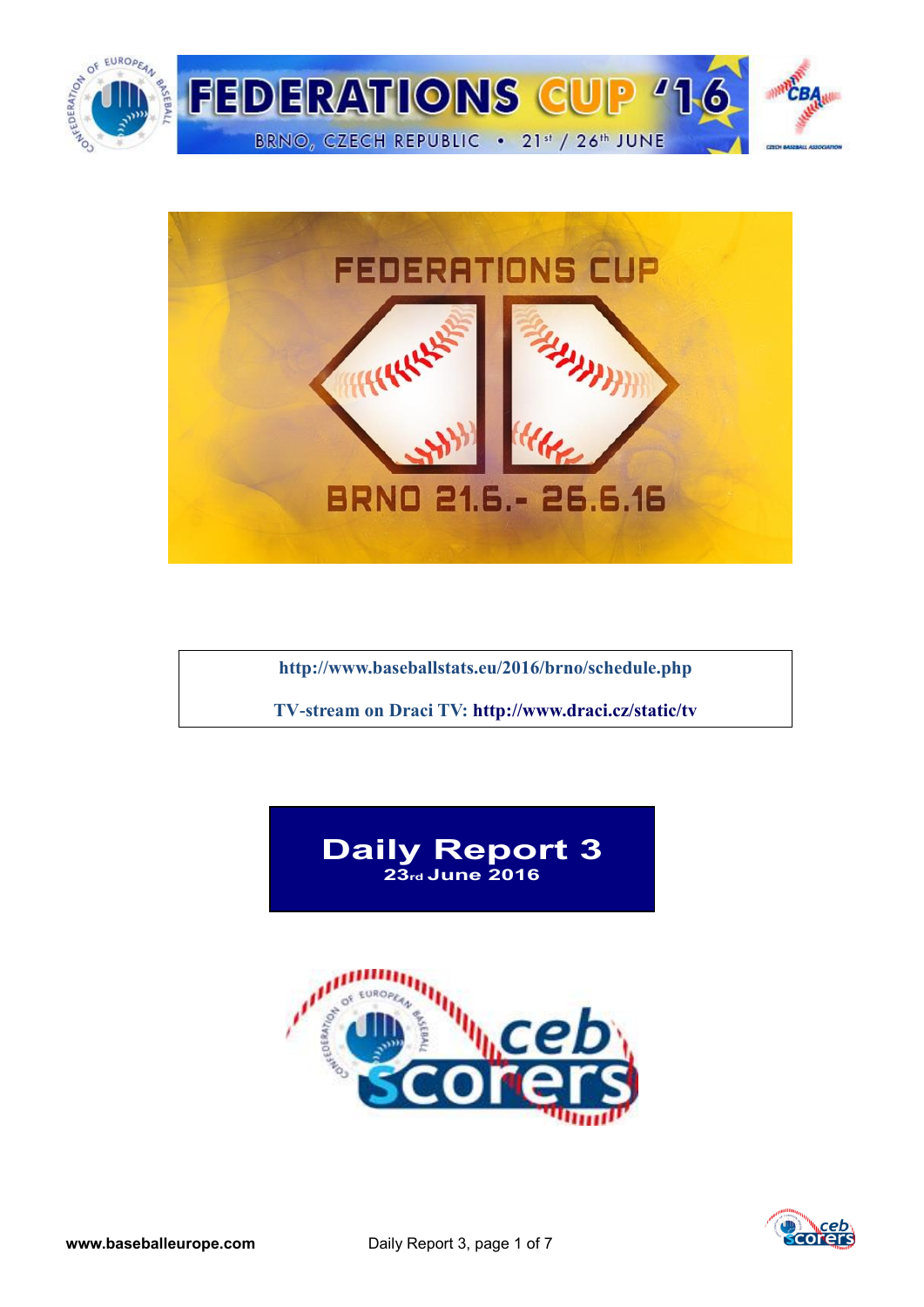

| Teams |  |
|-------|--|
|       |  |

- **Apollo Bratislava (SVK)** Draci Brno (CZE)
	-
- **Deurne Spartans Antwerp (BEL)** Sölvesborg Firehawks (SWE)

| Buffaloes Blagoevgrad (BUL) | SSHOR Moskvich (RUS) |
|-----------------------------|----------------------|
|                             |                      |

|                 |         |                 |      | <b>Schedule and Results</b>                               |                                  | Final    |                |
|-----------------|---------|-----------------|------|-----------------------------------------------------------|----------------------------------|----------|----------------|
| Game            | At time | <b>Ballpark</b> | Pool | Home team                                                 | Visiting team                    | Score    | Inn            |
|                 |         |                 |      | Tuesday 21st June                                         |                                  |          |                |
| 01              | 10:00   | <b>Brno</b>     | Α    | SSHOR Moskvich (RUS)                                      | Deurne Spartans Antwerp (BEL)    | $0 - 14$ | $\overline{7}$ |
| 02              | 14:30   | <b>Brno</b>     | A    | Sölvesborg Firehawks (SWE)                                | Buffaloes Blagoevgrad (BUL)      | $9 - 1$  |                |
| 03              | 19:00   | <b>Brno</b>     | A    | Draci Brno (CZE)                                          | <b>D</b> Apollo Bratislava (SVK) | $12 - 2$ | 7              |
|                 |         |                 |      | Wednesday 22nd June                                       |                                  |          |                |
| 04              | 10:00   | <b>Brno</b>     | Α    | Buffaloes Blagoevgrad (BUL)                               | SSHOR Moskvich (RUS)             | $7 - 1$  |                |
| 05              | 14:30   | <b>Brno</b>     | Α    | <b>B</b> Apollo Bratislava (SVK)                          | Sölvesborg Firehawks (SWE)       | $5 - 4$  |                |
| 06              | 19:00   | <b>Brno</b>     | Α    | Deurne Spartans Antwerp (BEL) Draci Brno (CZE)            |                                  | $1 - 2$  |                |
|                 |         |                 |      | Thursday 23rd June                                        |                                  |          |                |
| 07              | 10:00   | <b>Brno</b>     | Α    | <b>D</b> Apollo Bratislava (SVK)                          | SSHOR Moskvich (RUS)             | $10 - 0$ | 8              |
| 08              | 14:30   | <b>Brno</b>     | A    | Deurne Spartans Antwerp (BEL) Buffaloes Blagoevgrad (BUL) |                                  | $10 - 6$ |                |
| 09              | 19:00   | <b>Brno</b>     | Α    | Sölvesborg Firehawks (SWE)                                | Draci Brno (CZE)                 | $2 - 20$ | $\overline{7}$ |
|                 |         |                 |      | Friday 24th June                                          |                                  |          |                |
| 10 <sub>1</sub> | 10:00   | <b>Brno</b>     | Α    | <b>D</b> Apollo Bratislava (SVK)                          | Deurne Spartans Antwerp (BEL)    |          |                |
| 11              | 14:30   | <b>Brno</b>     | A    | Sölvesborg Firehawks (SWE)                                | SSHOR Moskvich (RUS)             |          |                |
| 12 <sub>2</sub> | 19:00   | Brno            | Α    | Draci Brno (CZE)                                          | Buffaloes Blagoevgrad (BUL)      |          |                |
|                 |         |                 |      | Saturday 25th June                                        |                                  |          |                |
| 13              | 10:00   | <b>Brno</b>     | A    | Deurne Spartans Antwerp (BEL) Sölvesborg Firehawks (SWE)  |                                  |          |                |
| 14              | 14:30   | Brno            | Α    | Buffaloes Blagoevgrad (BUL)                               | <b>B</b> Apollo Bratislava (SVK) |          |                |
| 15 <sub>1</sub> | 19:00   | <b>Brno</b>     | Α    | SSHOR Moskvich (RUS)                                      | Draci Brno (CZE)                 |          |                |
|                 |         |                 |      | Sunday 26th June                                          |                                  |          |                |
| 16              | 14:00   | <b>Brno</b>     | Fi.  | $\bullet$ :: A1 ::                                        | $\bullet$ :: A2 ::               |          |                |

### [In each game the home team is named first](http://score.cebeurope.com/2013/antwerp/login.php)

|                |    | <b>Standing Pool A</b>               |    |           |    |            |           |
|----------------|----|--------------------------------------|----|-----------|----|------------|-----------|
| Pos            |    | Team                                 | GP | <b>WO</b> | LO | <b>AVG</b> | <b>GB</b> |
| 1              |    | <b>Draci Brno (CZE)</b>              |    | 3         |    | 1000       |           |
| $\overline{2}$ |    | <b>D</b> Apollo Bratislava (SVK)     | 3  | 2         |    | 667        | 0.5       |
| 3              |    | <b>Deurne Spartans Antwerp (BEL)</b> | 3  | 2         |    | 667        | 0.5       |
| $\overline{4}$ | -- | Buffaloes Blagoevgrad (BUL)          | 3  |           | 2  | 333        | 1.5       |
| 5              |    | Sölvesborg Firehawks (SWE)           | 3  |           | 2  | 333        | 1.5       |
| 6              |    | <b>SSHOR Moskvich (RUS)</b>          | 3  |           |    |            | 3.0       |

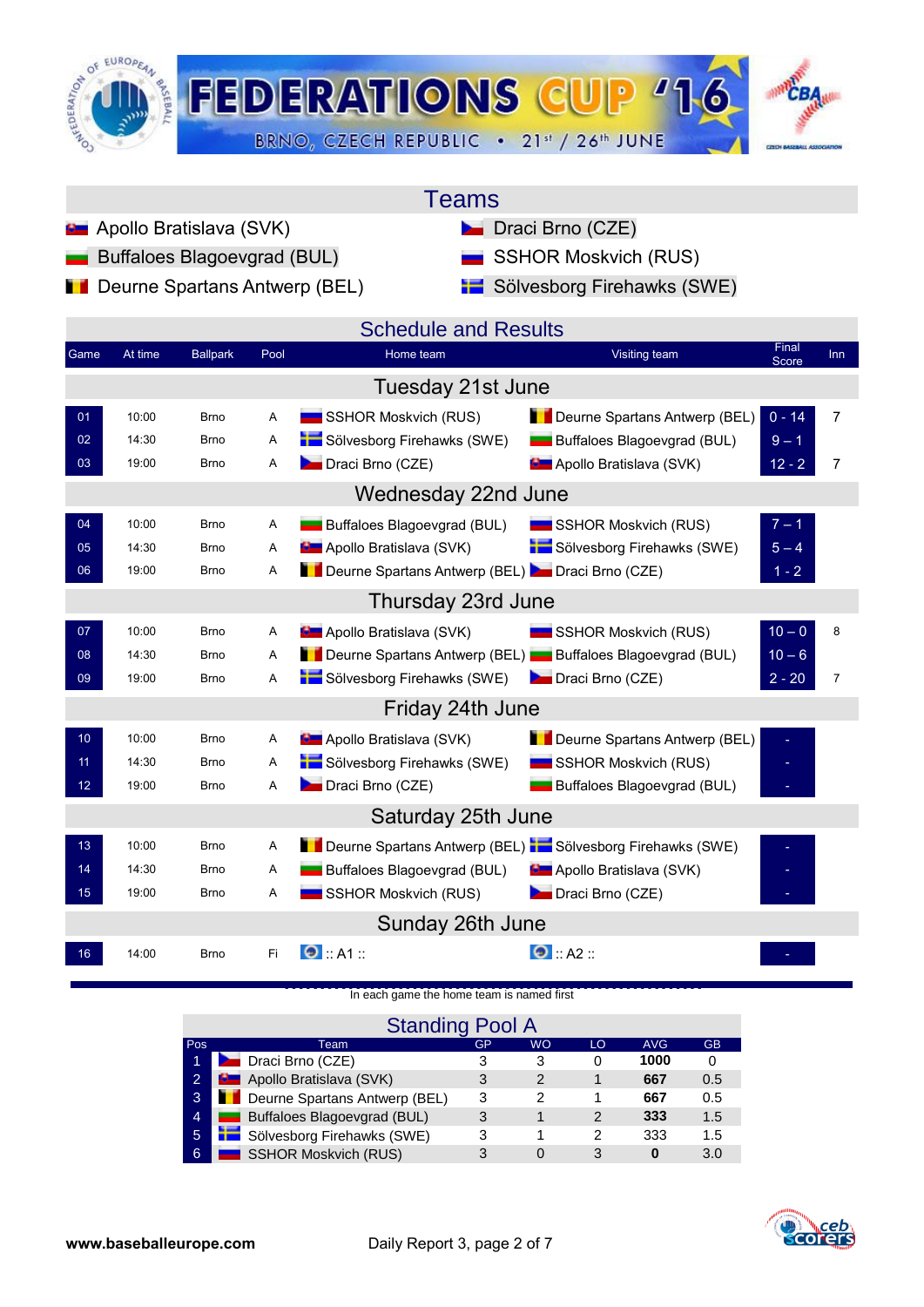

### **Game Summary 7**



### **Apollo Bratislava (SVK) – SSHOR Moskvitch (RUS)**

| SSHOR Moskyich 000 000 00 - 0 3 3                  | Score by innings |  |  | R H E |           |
|----------------------------------------------------|------------------|--|--|-------|-----------|
| Apollo Bratislava 110 021 32 - 10 9 1<br>$(2 - 1)$ |                  |  |  |       | $(0 - 3)$ |

Jun 23, 2016 at Brno (Draci)

#### **SSHOR Moskvich 0 (0-3)**

| Player               | AB | R        | H.       | BI       |          |          | 2B 3B HR BB |               |              |          |          |              |              |          |          |              | SB CS HP SH SF SO IBB KL GDP | PO.    | A | E.       |
|----------------------|----|----------|----------|----------|----------|----------|-------------|---------------|--------------|----------|----------|--------------|--------------|----------|----------|--------------|------------------------------|--------|---|----------|
| KOCHNOV rf           | 3  | $\Omega$ | Ω        |          | 0        | 0        |             |               | 0            | 0        | 0        | Ω            | O            |          | 0        | $\Omega$     | n.                           |        | 0 | $\Omega$ |
| CHERNYSHOV 3b        |    | $\Omega$ |          |          | 0        | $\Omega$ | 0           | $\mathcal{L}$ | 0            | $\Omega$ | $\Omega$ | 0            | O            |          | $\Omega$ | $\Omega$     |                              | U      |   |          |
| TETEREV 1f           |    | $\Omega$ | Ω        | $\Omega$ | $\Omega$ | $\Omega$ | $\Omega$    | $\bigcap$     | $\Omega$     | $\Omega$ | $\Omega$ | <sup>0</sup> | $\Omega$     | $\Omega$ | $\Omega$ | $\Omega$     |                              | $\cap$ | O | $\Omega$ |
| KUDRYASHOV ss        |    | 0        | 0        |          | 0        | 0        | 0           | $\Omega$      |              | $\Omega$ | $\Omega$ | 0            | 0            | $\Omega$ | $\Omega$ | <sup>0</sup> |                              |        | 5 |          |
| LIBIN E 1b           | 4  | $\cap$   |          | $\cap$   |          | 0        | $\Omega$    | $\Omega$      | <sup>n</sup> | $\Omega$ | $\Omega$ | <sup>0</sup> | <sup>0</sup> | $\Omega$ | $\Omega$ | $\Omega$     | $\cap$                       | 8      | 0 | $\Omega$ |
| LOBANOV NIKO p       |    | $\Omega$ | 0        |          | 0        | 0        | Ω           |               | 0            | $\Omega$ | $\Omega$ | 0            | O            | $\Omega$ | $\Omega$ | $\Omega$     |                              |        |   | $\Omega$ |
| NEFEDOV p            |    | $\cap$   | $\Omega$ | $\Omega$ | $\Omega$ | $\Omega$ | $\Omega$    | $\Omega$      | $\cap$       | $\Omega$ | $\Omega$ | $\cap$       | $\Omega$     | $\Omega$ | $\Omega$ | $\Omega$     |                              | $\cap$ | O | $\Omega$ |
| GALKIN D cf          |    | $\Omega$ | 0        | $\Omega$ | 0        | 0        | Ω           |               | ∩            |          | $\Omega$ | $\Omega$     | $\Omega$     |          | $\Omega$ | $\Omega$     |                              | $\cap$ | 0 | $\Omega$ |
| LOBANOV NIKI ph/cf 1 |    | O        | O        | $\Omega$ | $\Omega$ | 0        | 0           | $\Omega$      | 0            | $\Omega$ | $\Omega$ | $\cap$       | ∩            | 1        | $\Omega$ | 1            |                              | $\cap$ | O | $\Omega$ |
| BOLOTIN C            |    | $\cap$   |          | $\cap$   |          | O.       | Ω           | $\Omega$      | 0            | $\Omega$ | $\Omega$ | 0            | O            |          | $\Omega$ |              |                              |        | O |          |
| ALENICHEV 1f/3b      | 2  | $\cap$   | Ω        | $\cap$   | U        | O.       | Ω           |               | $\cap$       | $\Omega$ | $\Omega$ | $\Omega$     | $\Omega$     | 1        |          |              | <sup>n</sup>                 | $\cap$ | O | $\Omega$ |
| BYKOVTSEV 2b         | 2  | $\Omega$ | $\Omega$ | $\Omega$ | 0        | 0        | Ω           |               | ∩            | $\Omega$ | $\Omega$ | 0            | $\Omega$     | $\Omega$ | $\Omega$ | $\Omega$     | U                            | ς      |   | $\Omega$ |
| Totals               | 26 |          | 3        | $\Omega$ | 2        | $\Omega$ | $\Omega$    | 7             |              |          | $\Omega$ | 0            | $\Omega$     | 6        | $\Omega$ | 3            |                              | 21     | 8 | 3        |

#### **Apollo Bratislava 10 (2-1)**

| Player                                                                       | AB R H BI                                                                     |               |                |         |               |                   |                     |               | 2B 3B HR BB SB CS HP SH SF SO IBB KL GDP |          |                   |            |          |                          |            |           |                     |            | PO A E              |                |               |                |          |
|------------------------------------------------------------------------------|-------------------------------------------------------------------------------|---------------|----------------|---------|---------------|-------------------|---------------------|---------------|------------------------------------------|----------|-------------------|------------|----------|--------------------------|------------|-----------|---------------------|------------|---------------------|----------------|---------------|----------------|----------|
| BRUNEGRAF SS                                                                 | $4 \quad 2 \quad 1$                                                           |               |                | 1       | $\mathbf{1}$  | 0                 | $\Omega$            | $\mathbf{1}$  | $\mathcal{L}$                            | $\Omega$ | $\Omega$          | $\Omega$   |          |                          |            | $\Omega$  | $\Omega$            | $\Omega$   | $\mathcal{L}$       | $\mathcal{L}$  | 0             |                |          |
| GOTTSCHALL R cf/1b 3 $2$ 1 0 0                                               |                                                                               |               |                |         |               | $\Omega$          | $\Omega$            | $\mathcal{P}$ | 3                                        | $\Omega$ | $\Omega$          | $\Omega$   | $\Omega$ | $\Omega$                 |            | $\Omega$  | $\Omega$            | $\cap$     | 6                   | $\Omega$       | $\Omega$      |                |          |
| VACLAVIK 3b 3 1 0 1 0<br>HORACEK dh 4 1 2 4 1                                |                                                                               |               |                |         |               |                   | $0 \quad 0 \quad 2$ |               | $\Omega$                                 |          | $0 \quad 0$       | $\Omega$   |          | $0 \quad 1$              |            | $\cap$    | $\Omega$            | $\Omega$   |                     | 0 <sup>3</sup> | 1             |                |          |
|                                                                              |                                                                               |               |                |         |               | $\Omega$          | $0\quad1$           |               | $\mathbf{1}$                             | $\Omega$ | $\circ$           | $\bigcirc$ |          | $\Omega$<br>$\mathbf{1}$ |            | $\Omega$  |                     |            | $\Omega$            | $\Omega$       | $\Omega$      |                |          |
| BARRETO C                                                                    | $4 \quad 0$                                                                   | $\mathcal{R}$ | $\overline{0}$ |         | $\Omega$      | $\Omega$          | $\cap$ $\cap$       |               | $\Omega$                                 | $\cap$   | $\Omega$          | $\Omega$   |          | $\Omega$<br>$\Omega$     |            | $\Omega$  | $\Omega$            | $\Omega$   | 6                   | $\overline{1}$ | 0             |                |          |
| ZILAVY 1b 1 1 0 0                                                            |                                                                               |               |                |         | $\Omega$      | $\cap$            | $\cap$              | $\circ$       | $\mathbf{1}$                             | $\cap$   | $\circ$           | $\cap$     |          | $\cap$<br>$\Omega$       |            | $\Omega$  |                     | $\Omega$   | $2 \ 0$             |                | $\Omega$      |                |          |
| REPASKY cf                                                                   | 300                                                                           |               |                | 0       | $\Omega$      | $\Omega$          | $\Omega$            | $\Omega$      | $\Omega$                                 | $\cap$   | $\Omega$          | $\cap$     |          | $\Omega$<br>$\mathbf{1}$ |            | $\Omega$  | $\bigcap$           | $\Omega$   | $\mathcal{L}$       | $\Omega$       | 0             |                |          |
| 2 0 1 1<br>PAKSI 2b                                                          |                                                                               |               |                |         | $\Omega$      | $\Omega$          | $0 \quad 0$         |               | $\mathbf{1}$                             | $\cap$   | $\Omega$          | $\Omega$   |          | $\mathbf{1}$<br>$\Omega$ |            | $\Omega$  | $\overline{1}$      | $\Omega$   | $\mathbf{1}$        | $\mathbf{1}$   | $\Omega$      |                |          |
| GOTTSCHALL M ph/2b 1 0 0 1                                                   |                                                                               |               |                |         | $\circ$       | $\Omega$          | $\Omega$            | $\mathbf{1}$  | $\mathbf{1}$                             | $\Omega$ | $\circ$           | $\circ$    | $\Omega$ | $\Omega$                 |            | $\Omega$  | $\Omega$            | $\Omega$   | $\Omega$            | $\Omega$       | 0             |                |          |
| ORLICKY 1f                                                                   | 4 1 0 0                                                                       |               |                |         | $\Omega$      | $\Omega$          | $0\quad 0$          |               | $\Omega$                                 | $\cap$   | $\Omega$          | $\Omega$   |          | $\Omega$<br>$\Omega$     |            | $\Omega$  | $\Omega$            | $\Omega$   | 3                   | $\circ$        | $\Omega$      |                |          |
| JAROSIK rf                                                                   | $3$ 2 1 0 1                                                                   |               |                |         |               |                   | $0 \quad 0 \quad 1$ |               | $\mathbf{1}$                             | $\cap$   | $\circ$           | $\Omega$   |          | $\Omega$<br>$\mathbf{1}$ |            | $\bigcap$ | $\mathbf{1}$        | $\Omega$   | $2 \quad 1$         |                | $\Omega$      |                |          |
| $\begin{matrix} 0 & 0 & 0 \end{matrix}$<br>BUKVA p                           | $\begin{array}{ccccccc}\n0 & 0 & 0 & 0 & 0 \\ 0 & 0 & 0 & 0 & 0\n\end{array}$ |               |                |         |               |                   | $0\quad 0\quad 0$   |               | $\Omega$                                 | $\cap$   | $\circ$           | $\cap$     |          | $\Omega$<br>$\Omega$     |            | $\Omega$  | $\Omega$            | $\bigcap$  | $\cap$              | $\overline{1}$ | Ω             |                |          |
| KOSNA p                                                                      |                                                                               |               |                |         |               | $0\quad 0\quad 0$ |                     |               | $\circ$                                  |          | $0\quad 0\quad 0$ |            |          | $0\quad 0$               |            | $\circ$   | $\Omega$            | $\Omega$   | $\circ$             |                | $\Omega$      |                |          |
| Totals                                                                       | 32 10                                                                         | 9             | 8 <sup>1</sup> |         | $\mathcal{L}$ | $\Omega$          | $\Omega$            | $\mathcal{R}$ | 10                                       | $\Omega$ | $\Omega$          | $\Omega$   | $\Omega$ | 6                        |            | $\Omega$  | $\mathcal{R}$       | $\Omega$   | 24 10               |                | $\mathbf{1}$  |                |          |
| SSHOR Moskvich TP H R ER BB SO WP HB BK IBB SH SF CI 2B 3B HR AB BF FO GO NP |                                                                               |               |                |         |               |                   |                     |               |                                          |          |                   |            |          |                          |            |           |                     |            |                     |                |               |                |          |
| LOBANOV NIKO L, 0-1 6.0 5 5 2 1 6                                            |                                                                               |               |                |         |               |                   |                     |               | $\Omega$<br>$\Omega$                     | $\Omega$ | $\Omega$          |            | $\Omega$ | $\Omega$                 | $\bigcirc$ |           |                     |            | $1 \t 0 \t 0 \t 25$ |                | $26 \quad 3$  | 9              | 98       |
| 1.04557<br>NEFEDOV                                                           |                                                                               |               |                |         |               |                   |                     | $\Omega$      | $1 \quad 0$                              | $\Omega$ | $\overline{0}$    |            | $\Omega$ | $\Omega$                 | $\bigcirc$ |           | $2^{\circ}$         |            | $0 \quad 0 \quad 7$ |                | 14 2          | $\overline{1}$ | 54       |
| Apollo Bratislava IP H R ER BB SO WP HB BK IBB SH SF CI 2B 3B HR AB BF       |                                                                               |               |                |         |               |                   |                     |               |                                          |          |                   |            |          |                          |            |           |                     |            |                     |                |               |                | FO GO NP |
| BUKVA W, 1-0 5.0 2 0 0 6                                                     |                                                                               |               |                |         |               |                   | $\overline{4}$      |               | $\bigcirc$<br>$\Omega$                   | $\circ$  | $\bigcirc$        |            | $\Omega$ | $\circ$                  | $\bigcirc$ |           | 2                   | $0\quad 0$ | 17                  | 23             | 6             | $\overline{4}$ | 101      |
| S, 1<br>KOSNA                                                                |                                                                               |               | $3.0 \quad 1$  | $\circ$ | $\Omega$      | $\overline{1}$    | $\mathfrak{D}$      |               | $\circ$<br>$\Omega$                      | 0        | $\Omega$          |            | $\Omega$ | $\Omega$                 | $\Omega$   |           | $\Omega$<br>$\circ$ | $\Omega$   | 9                   | 10             | $\mathcal{L}$ | 4              | 36       |

 Umpires - HP: ROLOFF Thorsten (GER) 1B: PRIBYL Frantisek (CZE) 3B: KARLSSON Jerry (SWE) Start: 10:00 Time: 2:25 Attendance: 25

 Weather: Sunny Game notes: Scorers - KUCKOVA Romana (CZE), JARES Petr (CZE) TC - BILEK Bohumil (CZE) NEFEDOV faced 5 batters in the 8th.

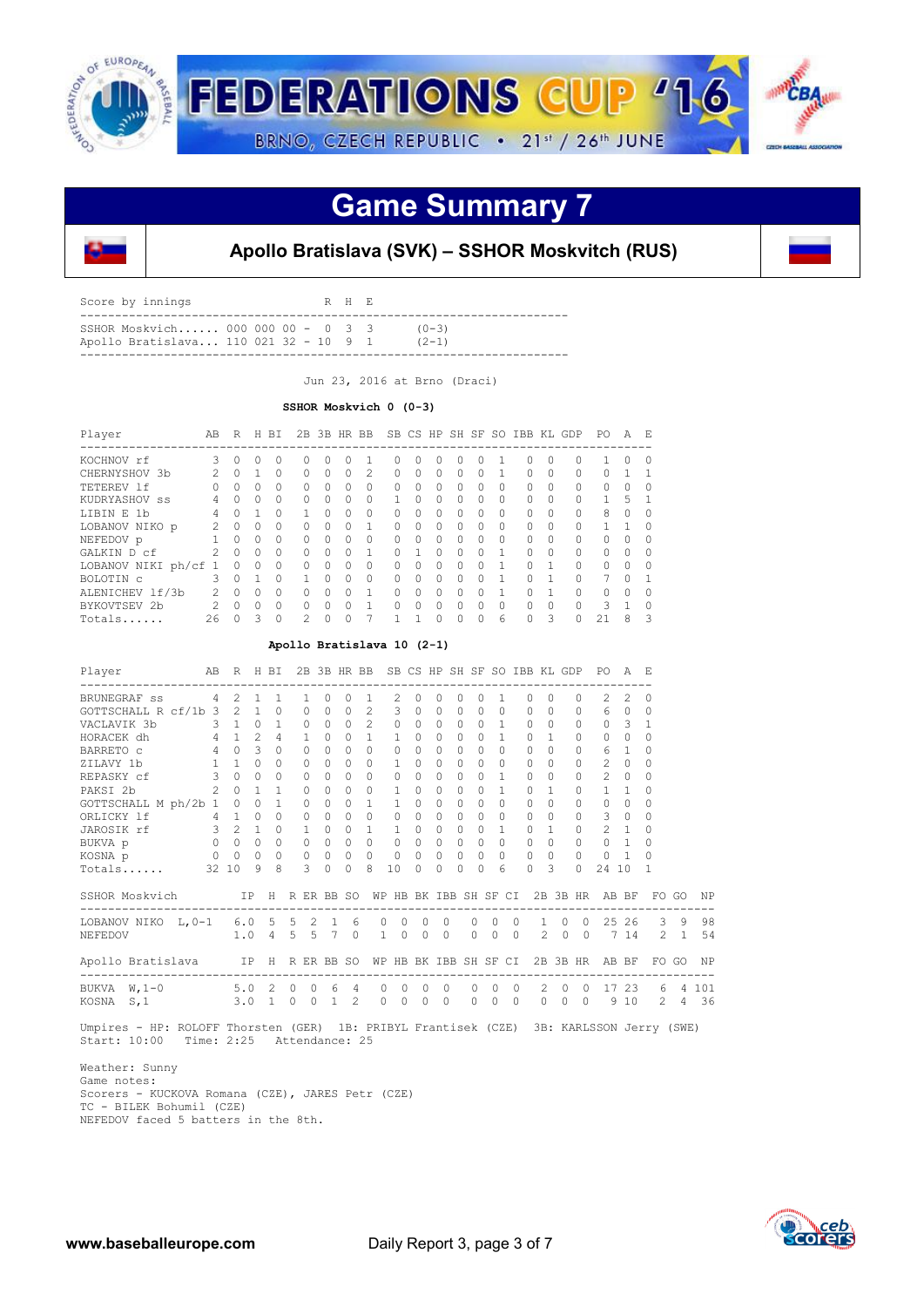

## **Game Summary 8**



**Deurne Spartans Antwerp (BEL) – Buffaloes Blagoevgrad (BUL)**

| Score by innings                                                                   | R H E |                      |  |
|------------------------------------------------------------------------------------|-------|----------------------|--|
| Buffaloes Blagoevgr. 031 000 002 - 6 10 6<br>Deurne Spartans 043 000 21X - 10 11 2 |       | $(1-2)$<br>$(2 - 1)$ |  |
|                                                                                    |       |                      |  |

Jun 23, 2016 at Brno (Draci)

#### **Buffaloes Blagoevgr 6 (1-2)**

| Player            | AB            | R             | H             | BT.      |              | 2B 3B HR BB  |              |               |   |   |          |               |          |              | SB CS HP SH SF SO IBB KL GDP |           |          | PΟ             | A             | F.            |
|-------------------|---------------|---------------|---------------|----------|--------------|--------------|--------------|---------------|---|---|----------|---------------|----------|--------------|------------------------------|-----------|----------|----------------|---------------|---------------|
| DUNDALOV 3b       | 5.            |               |               |          | <sup>0</sup> | $\bigcap$    |              | <sup>0</sup>  | U |   |          |               | O        |              | U                            | $\bigcap$ | 0        | $\cap$         | 5.            | 2             |
| PETROV Pr ss/p    | 5.            | $\cap$        | $\mathcal{P}$ |          |              | $\Omega$     | <sup>0</sup> | 0             | 0 | 0 | 0        | O             | 0        | <sup>0</sup> | 0                            | $\Omega$  | $\Omega$ | $\Omega$       | $\mathcal{L}$ | <sup>0</sup>  |
| TEMELKOV SK dh/lf | 3             |               |               |          | 0            | $\Omega$     |              | 2             | 0 | 0 | $\Omega$ | O             | 0        | $\Omega$     | 0                            | $\Omega$  | $\Omega$ | $\mathcal{L}$  | O             |               |
| TASHEV cf         | 5.            | <sup>n</sup>  |               | $\Omega$ | $\Omega$     | <sup>0</sup> | ∩            | $\Omega$      | 0 | 0 | 0        | U             | 0        |              | 0                            | $\Omega$  | $\Omega$ | $\mathcal{L}$  | 0             | 0             |
| ANDONOV C         | 4             |               | Ω             | $\Omega$ | $\Omega$     | $\Omega$     |              |               | O | 0 | $\Omega$ | O             | O        | $\Omega$     | $\Omega$                     | $\Omega$  | $\Omega$ |                | O             |               |
| KARASHTRANOV 1f   |               | U             | Ω             | $\Omega$ | $\Omega$     | $\Omega$     | $\cap$       | $\Omega$      | O | 0 | $\Omega$ | U             | $\Omega$ | 1            | $\Omega$                     | $\Omega$  | $\Omega$ | $\Omega$       | O             |               |
| DIMITROV D SS     | $\mathcal{P}$ | $\mathcal{P}$ | $\mathcal{P}$ | $\Omega$ | $\Omega$     | $\Omega$     | $\cap$       | $\mathcal{P}$ | 1 | 0 | $\Omega$ | $\cap$        | 0        | $\Omega$     | $\Omega$                     | $\Omega$  | $\Omega$ | $\mathcal{P}$  | 4             | <sup>0</sup>  |
| ANGELOV rf/2b     |               |               | っ             |          | $\Omega$     | $\Omega$     | ∩            | 0             | U | 0 | $\Omega$ | $\mathcal{P}$ | O        | $\Omega$     | 0                            | $\Omega$  | $\Omega$ | $\mathfrak{D}$ | O             | Ω             |
| DIMITROV T 1b     | $\mathcal{P}$ | п             | Λ             | 1        | $\Omega$     | $\Omega$     | $\cap$       | 2             | 0 | 0 | $\Omega$ | $\cap$        |          | $\Omega$     | $\Omega$                     | $\Omega$  | $\Omega$ | $\mathcal{R}$  | O             | $\mathcal{P}$ |
| BLAGOEV 2b/rf     | 4             | ∩             |               |          | $\Omega$     | $\Omega$     |              |               | O | 0 | $\Omega$ | U             | O        | $\Omega$     | $\Omega$                     | $\Omega$  | 1        |                | Λ             | 0             |
| NEDELCHEV p       | Ω             | U             | Ω             | $\Omega$ | $\Omega$     | $\Omega$     |              | 0             | O | 0 | $\Omega$ | U             | $\Omega$ | $\Omega$     | O                            | $\Omega$  | $\Omega$ | $\bigcap$      | Ω             |               |
| Totals            | 34            | 6             | ıΩ            | 6        |              | $\cap$       | $\cap$       | 8             |   | U | $\Omega$ | $\mathcal{D}$ |          | 3            |                              | $\Omega$  |          | 24             |               | 6             |

#### **Deurne Spartans 10 (2-1)**

| Player                 | AB      | R              |               | H BI           |   |               | 2B 3B HR BB    |              |                |                       |              |                 |                |           |               |              | SB CS HP SH SF SO IBB KL GDP |           |             | PO.           | A              | F.             |    |           |
|------------------------|---------|----------------|---------------|----------------|---|---------------|----------------|--------------|----------------|-----------------------|--------------|-----------------|----------------|-----------|---------------|--------------|------------------------------|-----------|-------------|---------------|----------------|----------------|----|-----------|
| REINA VIANT Cf         | 5       |                |               | $\mathfrak{D}$ |   |               | $\Omega$       | $\cap$       | <sup>0</sup>   | 2.                    | O            | $\Omega$        | $\cap$         |           | $\cap$        |              | U                            | $\Omega$  | U           | 9             | $\cap$         | $\Omega$       |    |           |
| DE VRIENDT M SS        | 3       | $\mathbf{1}$   | $\mathcal{L}$ | $\mathfrak{D}$ |   | $\Omega$      | $\Omega$       | $\Omega$     | $\overline{1}$ | 1.                    | $\Omega$     | $\mathbf{1}$    | $\Omega$       | $\Omega$  | $\Omega$      |              | $\Omega$                     | $\Omega$  | $\cap$      | $\mathbf{1}$  | 3              | $\Omega$       |    |           |
| JONIS 3b               | 3       | $\Omega$       |               | $\mathcal{L}$  |   | $\Omega$      | $\mathbf{1}$   | $\Omega$     | $\Omega$       | $\Omega$              | $\Omega$     | $\mathcal{L}$   | $\bigcap$      | $\Omega$  | $\Omega$      |              | $\Omega$                     | $\Omega$  |             | $\mathcal{P}$ | 4              |                |    |           |
| ALVES VILACH 1b        | 5       | $\Omega$       | $\Omega$      | $\cap$         |   | $\Omega$      | $\cap$         | $\Omega$     | $\cap$         | $\Omega$              | $\cap$       | $\Omega$        | $\cap$         |           | $\cap$        |              | $\cap$                       | $\cap$    | $\cap$      | 7             | $\bigcap$      | $\Omega$       |    |           |
| VALERIO 2b             | 5       | $\Omega$       | $\Omega$      | $\Omega$       |   | $\Omega$      | 0              | $\Omega$     | $\Omega$       | 0                     | $\bigcap$    | $\Omega$        | $\Omega$       | $\Omega$  |               |              | $\Omega$                     | $\Omega$  | $\bigcap$   | 3             | $\overline{1}$ | 0              |    |           |
| DE BENS 2b             | $\circ$ | $\Omega$       | $\Omega$      | $\Omega$       |   | $\Omega$      | 0              | $\bigcap$    | $\Omega$       | 0                     | 0            | $\Omega$        | $\bigcap$      | $\Omega$  | $\Omega$      |              | $\Omega$                     | $\Omega$  |             | $\cap$        | $\Omega$       | $\Omega$       |    |           |
| JIE-SAM-FOEK 1f        | 5       | $\mathbf{3}$   | 3             | $\Omega$       |   |               | 1              | <sup>n</sup> | $\cap$         | $\mathfrak{D}$        | <sup>0</sup> | $\Omega$        | O.             | $\cap$    |               |              | $\cap$                       | $\bigcap$ | U           | $\mathcal{L}$ | $\Omega$       |                |    |           |
| STRAUSS c              | 5       | $\overline{1}$ |               | $\overline{1}$ |   | $\bigcap$     | 0              | $\cap$       | $\Omega$       | 0                     | $\Omega$     | $\Omega$        | $\Omega$       | $\Omega$  | 1             |              | $\bigcap$                    | $\Omega$  | $\bigcap$   | 3             | $\Omega$       |                |    |           |
| DE VRIENDT N dh        | 4       | $\mathcal{P}$  | $\mathbf{1}$  | 1              |   | $\bigcap$     | $\Omega$       | $\Omega$     | $\Omega$       | 0                     | 0            | $\Omega$        | 1.             | $\Omega$  | $\Omega$      |              | $\Omega$                     | $\bigcap$ |             | $\Omega$      | $\Omega$       | $\Omega$       |    |           |
| DROOGENBR J rf         | $4 -$   | 2              | $2^{\circ}$   | $\overline{1}$ |   | $\Omega$      | $\Omega$       | $\bigcap$    | $\Omega$       | 1                     | $\Omega$     | $\Omega$        | $\Omega$       | $\bigcap$ | $\mathcal{L}$ |              | $\Omega$                     |           | $\cap$      | $\Omega$      | $\Omega$       | 0              |    |           |
| LEBACKS p              | $\circ$ | $\Omega$       | $\bigcirc$    | $\Omega$       |   | $\circ$       | $\circ$        | $\circ$      | $\Omega$       | $\circ$               | $\Omega$     | $\Omega$        | $\overline{0}$ | $\Omega$  | $\Omega$      |              | $\circ$                      | $\Omega$  | $\Omega$    | $\Omega$      | $\overline{1}$ | $\Omega$       |    |           |
| Totals                 |         | 39 10          | 11            | 9              |   | $\mathcal{L}$ | $\mathfrak{D}$ | $\bigcap$    |                | 6                     | $\bigcap$    | 3               |                | $\Omega$  | 5             |              | $\Omega$                     |           | $\Omega$    | 27            | 9              | $\mathfrak{D}$ |    |           |
| Buffaloes Blagoevgr IP |         |                |               | H              |   |               | R ER BB SO     |              |                | WP HB BK IBB SH SF CI |              |                 |                |           |               |              |                              |           | 2B 3B HR    | AB            | BF             | FO.            | GO | <b>NP</b> |
| NEDELCHEV              |         | 1.1            |               | $\overline{1}$ | 3 | $\Omega$      | $\Omega$       | 1            | 0              |                       | $\Omega$     | $\Omega$        |                |           | ∩             |              | $\Omega$                     | $\Omega$  | $\Omega$    | 7             | 9              | $\Omega$       | 3  | 29        |
| PETROV Pr<br>$L, 0-1$  |         |                | 6.210         |                | 7 | 6             | 1              | 4            | $\mathbf{1}$   | 2                     | $\Omega$     | $\Omega$        |                | $\Omega$  | $\Omega$      | $\Omega$     | $2^{\circ}$                  |           | $2 \quad 0$ |               | 32 35          | 9              | 7  | 125       |
| Deurne Spartans        |         |                | IP H          |                |   |               | R ER BB SO     |              | WP             | HB                    |              | BK IBB SH SF CI |                |           |               |              | 2B                           |           | 3B HR       | AB            | BF             | FO.            | GO | NP        |
| LEBACKS<br>$W, 1-0$    |         |                | 9.010         |                | 6 | 6             | 8              | 3            | $\Omega$       | 0                     | $\Omega$     | $\Omega$        |                | 2.        |               | <sup>0</sup> |                              | $\Omega$  | $\Omega$    |               | 34 45          | 14             |    | 9 1 4 7   |

 Umpires - HP: SUROVYAGIN Boris (RUS) 1B: JACOBS Jean-Paul (BEL) 3B: BORSELLI Franco (ITA) Start: 14:30 Time: 2:48 Attendance: 50

 Weather: Sunny Game notes: Scorers - CAPKA Filip (CZE), KUCKOVA Romana (CZE) TC - VALLES Jordi (ESP)

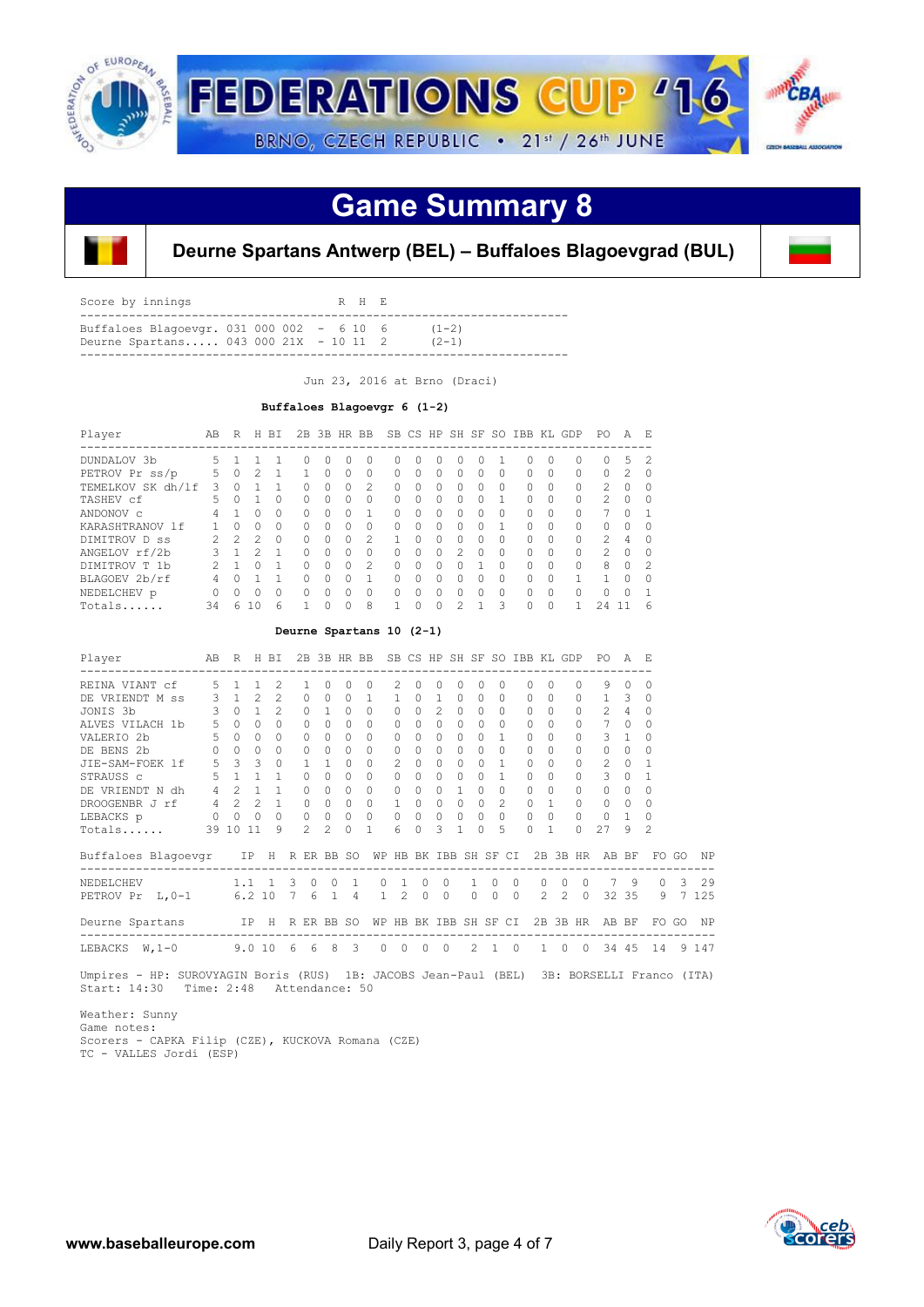

## **Game Summary 9**



### **Sölvesborg Firehawks (SWE) – Draci Brno (CZE)**

| Draci Brno 103 202 (12) - 20 22 3<br>$(3-0)$<br>Solvesborg Firehawks 110 000 $0 - 2$ 3 5<br>$(1 - 2)$ | Score by innings |  |  | R H E |  |  |
|-------------------------------------------------------------------------------------------------------|------------------|--|--|-------|--|--|
|                                                                                                       |                  |  |  |       |  |  |

Jun 23, 2016 at Brno (Draci)

#### **Draci Brno 20 (3-0)**

| Player                      | AB | R             | н  | BI             |          | 2B 3B HR BB   |          |          |          |          |              |          |               |          | SB CS HP SH SF SO IBB KL |   | GDP      | PO             | A         | F.       |
|-----------------------------|----|---------------|----|----------------|----------|---------------|----------|----------|----------|----------|--------------|----------|---------------|----------|--------------------------|---|----------|----------------|-----------|----------|
| 2 <sub>b</sub><br>HAJTMAR J | 6  | 4             | 4  | 3              | $^{(1)}$ | $\bigcap$     |          | 0        |          |          | $\left($ )   | 0        | 0             | $\Omega$ | 0                        |   | 0        |                | 0         | $\Omega$ |
| HAJTMAR A rf                | 6  | 5             | 3  | $\Omega$       |          | $\Omega$      | Ω        | 0        |          | 0        | <sup>0</sup> | $\Omega$ | 0             |          | $\Omega$                 |   | $\Omega$ | $\mathfrak{D}$ | $\Omega$  | ∩        |
| <b>SCHNEIDER SS</b>         | 4  | 3             | 3  | 6              | 0        | $\mathcal{D}$ |          |          | 0        | $\Omega$ | $\Omega$     | 0        |               | $\Omega$ | $\Omega$                 |   | 0        |                | 2         |          |
| JARVIS dh                   | 4  |               | 4  | 4              | 1.       | $\Omega$      | Ω        | 0        | $\Omega$ | $\Omega$ | <sup>0</sup> | 0        |               | $\Omega$ | $\Omega$                 |   | 0        | 0              | 0         | $\Omega$ |
| KALABEK pr/dh               |    |               | 0  | 0              | Ω        | $\bigcap$     | Ω        | 0        | 0        | $\Omega$ | $\Omega$     | $\Omega$ | 0             |          | $\Omega$                 |   | $\cap$   | 0              | $\Omega$  |          |
| CHROUST P 1b                | 5  |               | 3  |                | 0        | $\Omega$      |          | 0        | 0        | $\Omega$ | $\Omega$     | $\Omega$ | 0             | $\Omega$ | $\Omega$                 |   | $\Omega$ | 3              | 2         | $\Omega$ |
| DERHAK C                    | ₹  |               | O. |                | $\Omega$ | $\bigcap$     | Λ        |          | 0        | $\Omega$ | $\cap$       |          | 0             | $\Omega$ | $\Omega$                 | ∩ | $\cap$   | 10             | $\bigcap$ |          |
| VASOUREK F C                |    |               | 0  | $\Omega$       | 0        | $\bigcap$     |          | 0        | 0        | $\Omega$ | $\Omega$     | $\Omega$ | 0             | $\Omega$ | $\Omega$                 |   | $\Omega$ |                | $\Omega$  |          |
| POLANSKY 3b                 | 4  | $\mathcal{P}$ | 2  | $\mathfrak{D}$ |          | $\Omega$      |          |          | 0        | $\Omega$ | $\Omega$     | $\Omega$ | 0             | $\Omega$ | $\Omega$                 |   | $\Omega$ | 0              | $\Omega$  | ∩        |
| ONDRACEK 1f                 | 4  |               |    | $\Omega$       |          | $\cap$        |          | 0        |          | $\Omega$ | ∩            |          | Λ             |          | $\Omega$                 |   | $\cap$   | O.             | $\Omega$  | ∩        |
| DUBOVY cf                   | 4  | 2             | 2  | 3              |          |               |          |          | 0        | $\Omega$ | $\Omega$     | $\Omega$ | 0             |          | $\Omega$                 |   | $\Omega$ | $\mathfrak{D}$ | $\Omega$  |          |
| SANDERSIUS p                | O  | $\bigcap$     | 0  | 0              | $\Omega$ | $\Omega$      | Ω        | 0        | 0        | $\Omega$ | $\Omega$     | $\Omega$ | 0             | $\Omega$ | $\Omega$                 |   | $\cap$   | O              | 2         |          |
| VASOUREK J p                |    |               | Ω  | $\Omega$       | Λ        |               |          | $\Omega$ | 0        | ∩        | $\cap$       | $\Omega$ | U             | $\Omega$ | $\Omega$                 |   | $\cap$   |                | $\Omega$  | ∩        |
| Totals                      | 41 | 20            | 22 | 20             | 5        | 3             | $\Omega$ | 4        | 3        |          | $\Omega$     | 2        | $\mathcal{L}$ | 4        | $\Omega$                 |   |          | 2.1            | 6         |          |

#### **Solvesborg Firehawks 2 (1-2)**

| Player                                               | AB R H BI      |              |              |              |                |                |                    |                | 2B 3B HR BB SB CS HP SH SF SO IBB KL GDP                                        |                               |              |                |           |                      |            |                     |           |                |          |                   | PO A E         |                |                              |          |                      |
|------------------------------------------------------|----------------|--------------|--------------|--------------|----------------|----------------|--------------------|----------------|---------------------------------------------------------------------------------|-------------------------------|--------------|----------------|-----------|----------------------|------------|---------------------|-----------|----------------|----------|-------------------|----------------|----------------|------------------------------|----------|----------------------|
| JOHNSON B c/lf                                       | $\overline{4}$ | $\mathbf{1}$ | $\mathbf{1}$ | $\circ$      |                | $\Omega$       | 0                  | $\Omega$       | $\Omega$                                                                        | 0                             | $\Omega$     | $\Omega$       | $\Omega$  | $\Omega$             |            | 1                   | $\Omega$  | $\Omega$       |          | $\Omega$          | 2              |                | 2                            |          |                      |
| TRUDEL 1f/3b                                         |                | $0\quad 0$   | $\Omega$     | $\Omega$     |                | $\Omega$       | $\Omega$           | $\Omega$       | $\Omega$                                                                        | $\Omega$                      | $\Omega$     | $\Omega$       | $\bigcap$ | $\Omega$             |            | $\Omega$            | $\Omega$  | $\Omega$       |          | $\bigcap$         | $\bigcap$      | $\Omega$       | $\Omega$                     |          |                      |
| HALLSTEN 2b<br>KIAS c                                |                | $2 \quad 0$  | $\Omega$     | $\Omega$     |                | $\Omega$       | $\Omega$           | $\Omega$       | $\Omega$                                                                        | $\Omega$                      | $\cap$       | $\mathbf{1}$   | $\Omega$  | $\Omega$             |            | $\mathfrak{D}$      | $\Omega$  | $\mathbf{1}$   |          | $\Omega$          | $\cap$         | $\overline{1}$ | 0                            |          |                      |
|                                                      |                | $0\quad 0$   | $\Omega$     | $\Omega$     |                | $\circ$        | $\Omega$           | $\Omega$       | $\mathbf{1}$                                                                    | $\Omega$                      | $\Omega$     | $\circ$        | $\Omega$  | $\Omega$             |            | $\Omega$            | $\Omega$  | $\Omega$       |          | $\Omega$          | $\mathfrak{D}$ | $\overline{0}$ | 0                            |          |                      |
| PORTER $p/2b$                                        |                | $4 \quad 0$  | $\mathbf{1}$ | $\Omega$     |                | $\mathbf{1}$   | $\Omega$           | $\cap$         | $\Omega$                                                                        | $\Omega$                      | $\Omega$     | $\Omega$       | $\Omega$  | $\Omega$             |            | 1                   | $\bigcap$ | $\Omega$       |          | $\Omega$          | $\mathfrak{D}$ | 3              | $\Omega$                     |          |                      |
| JOHNSON J 3b/p                                       |                | $3 \quad 0$  | $\mathbf{1}$ | $\Omega$     |                | $\circ$        | $\cap$             | $\cap$         | $\mathbf{1}$                                                                    | 0                             | $\Omega$     | $\Omega$       | $\bigcap$ | $\Omega$             |            | $\mathbf{1}$        | $\Omega$  | $\Omega$       |          | $\Omega$          | $\circ$        | $\Omega$       | 0                            |          |                      |
| JOHNSON D ss 4 0                                     |                |              | $\Omega$     | $\Omega$     |                | $\Omega$       | $\Omega$           | $\Omega$       | $\Omega$                                                                        | $\Omega$                      | $\Omega$     | $\Omega$       | $\cap$    | $\Omega$             |            | $\mathfrak{D}$      | $\Omega$  | $\Omega$       |          | $\Omega$          | $\mathbf{1}$   | 3              | 1                            |          |                      |
| KALLFORS cf 1 0<br>BERGHED ph/rf 1 0                 |                |              | $\Omega$     | $\mathbf{1}$ |                | $\Omega$       | $\Omega$           | $\cap$         | $\mathbf{1}$                                                                    | $\Omega$                      | 1            | $\Omega$       | $\Omega$  | $\Omega$             |            | $\Omega$            | $\Omega$  | $\Omega$       |          | $\Omega$          | $\mathfrak{D}$ | $\Omega$       | $\Omega$                     |          |                      |
|                                                      |                |              | $\Omega$     | $\Omega$     |                | $\Omega$       | $\Omega$           | $\Omega$       | $\Omega$                                                                        | $\Omega$                      | $\Omega$     | $\Omega$       | $\Omega$  | $\Omega$             |            | $\Omega$            | $\Omega$  | $\Omega$       |          | $\Omega$          | 1              | $\Omega$       | $\mathbf{1}$                 |          |                      |
| LENNARTSSON 1b                                       | $\overline{2}$ | $\Omega$     | $\Omega$     | $\bigcap$    |                | $\Omega$       | $\Omega$           | $\Omega$       | $\Omega$                                                                        | $\Omega$                      | $\Omega$     | $\Omega$       | $\Omega$  | $\Omega$             |            | 1                   | $\Omega$  | $\cap$         |          | $\bigcap$         | 7              | $\mathbf{1}$   | 0                            |          |                      |
| TALBERT ph/1b 0 0                                    |                |              | $\Omega$     | $\Omega$     |                | $\Omega$       | $\bigcap$          | $\Omega$       | $\mathbf{1}$                                                                    | 0                             | $\Omega$     | $\Omega$       | $\bigcap$ | $\Omega$             |            | $\Omega$            | $\Omega$  | $\Omega$       |          | $\Omega$          | $\mathbf{1}$   | $\Omega$       | $\mathbf{1}$                 |          |                      |
| CALSON $rf$ 1                                        |                | $\cap$       | $\bigcap$    | $\bigcap$    |                | $\Omega$       | $\bigcap$          | $\Omega$       | $\Omega$                                                                        | $\Omega$                      | $\cap$       | $\Omega$       | $\bigcap$ | $\Omega$             |            | $\mathbf{1}$        | $\Omega$  | $\cap$         |          | 0                 | $\bigcap$      | $\Omega$       | $\Omega$                     |          |                      |
| OLEFALK ph/rf 1 0<br>FAHLIN lf 1 1                   |                |              | $\Omega$     | $\Omega$     |                | $\Omega$       | $\Omega$           | $\cap$         | $\mathbf{1}$                                                                    | $\Omega$                      | $\Omega$     | $\Omega$       | $\Omega$  | $\Omega$             |            | $\mathbf{1}$        | $\Omega$  | $\Omega$       |          | $\Omega$          | $\cap$         | $\Omega$       | $\Omega$                     |          |                      |
|                                                      |                |              | $\Omega$     | $\Omega$     |                | $\Omega$       | $\Omega$           | $\Omega$       | $\Omega$                                                                        | $\circ$                       | $\Omega$     | $\mathbf{1}$   | $\Omega$  | $\Omega$             |            | $\mathbf{1}$        | $\Omega$  | $\mathbf{1}$   |          | $\Omega$          | 3              | $\bigcirc$     | $\Omega$                     |          |                      |
| KARLSSON p                                           |                | $0 \quad 0$  | $\Omega$     | $\cap$       |                | $\Omega$       | $\Omega$           | $\Omega$       | $\mathbf{1}$                                                                    | $\Omega$                      | $\cap$       | $\cap$         |           | $\Omega$<br>$\Omega$ |            | $\Omega$            | $\Omega$  | $\cap$         |          | $\bigcap$         | $\Omega$       | $\overline{1}$ | 0                            |          |                      |
| ODMO lf                                              |                | $0\quad 0$   | $\circ$      | $\circ$      |                | $\circ$        | $\Omega$           | $\Omega$       | $\Omega$                                                                        | $\circ$                       | $\Omega$     | $\circ$        | $\Omega$  | $\Omega$             |            | 0                   | $\Omega$  | $\Omega$       |          | $\Omega$          | $\mathbf{0}$   | $\Omega$       | $\Omega$                     |          |                      |
| 24<br>Totals                                         |                | $2 \quad 3$  |              | $\mathbf{1}$ |                | 1              | $\Omega$           | $\bigcap$      | 6                                                                               | $\Omega$                      | $\mathbf{1}$ | $\overline{2}$ | $\Omega$  | $\bigcap$            | 11         |                     | $\cap$    | 2              |          | $\Omega$          | 21 10          |                | 5                            |          |                      |
| Draci Brno<br>--------------------                   |                |              |              |              |                |                |                    |                | IP H R ER BB SO WP HB BK IBB SH SF CI 2B 3B HR AB BF<br>----------------------- |                               |              |                |           |                      |            |                     |           |                |          |                   |                |                | ---------------------------- | FO GO    | NP                   |
| SANDERSIUS W, 2-0 6.0 3                              |                |              |              |              | $\overline{2}$ |                | 1 5 10             |                |                                                                                 | $\mathcal{L}$<br>$\mathbf{1}$ | $\Omega$     | $\circ$        |           | $\circ$              | $\Omega$   | $\Omega$            |           | $\mathbf{1}$   |          | $0\quad 0$        |                | 21 28          | 4                            |          | 2 1 1 3              |
| VASOUREK J                                           |                |              |              | $1.0 \t 0$   |                |                | $0 \t 0 \t 1 \t 1$ |                |                                                                                 | $0 \quad 0$                   | $\Omega$     | $\bigcirc$     |           |                      | $0\quad 0$ | $\bigcirc$          |           |                |          | $0\quad 0\quad 0$ | $3 \quad 4$    |                |                              |          | $1 \quad 1 \quad 16$ |
| Solvesborg Firehawks IP H<br>----------------------- |                |              |              |              |                |                |                    |                | R ER BB SO WP HB BK IBB SH SF CI                                                |                               |              |                |           |                      |            |                     |           |                |          |                   | 2B 3B HR AB BF |                |                              | FO GO    | <b>NP</b>            |
| PORTER L, 0-1 5.1 11 8 4 1                           |                |              |              |              |                |                |                    | 2              | $\Omega$                                                                        | $\Omega$                      | $\Omega$     |                | $\Omega$  |                      |            | $1 \quad 1 \quad 0$ |           | $2^{\circ}$    |          | $2 \quad 0$       |                | 27 30          | 6                            | 8        | 99                   |
| KARLSSON                                             |                |              |              |              |                |                | $1.0$ 5 5 5 1      |                | $\overline{0}$                                                                  | 1                             | $\circ$      | $0\quad 0$     |           |                      |            | $1\quad1\quad0$     |           | 1              |          | $1 \quad 0$       | 6              | - 9            | $\mathbf{1}$                 | 2        | 30                   |
| JOHNSON J                                            |                | 0.2          |              | 6            | $\overline{7}$ | $\overline{7}$ | $\mathfrak{D}$     | $\mathfrak{D}$ | $\Omega$                                                                        | $\Omega$                      | $\cap$       |                | $\Omega$  | $\Omega$             | $\Omega$   | $\Omega$            |           | $\mathfrak{D}$ | $\Omega$ | $\Omega$          | 8              | 10             | $\Omega$                     | $\Omega$ | 33                   |

 Umpires - HP: MATULIK Roman (SVK) 1B: BORSELLI Franco (ITA) 3B: JACOBS Jean-Paul (BEL) Start: 19:00 Time: 2:35 Attendance: 200

 Weather: Sunny Game notes: Scorer - JARES Petr (CZE), KUCKOVA Romana (CZE) TC - VALLES Jordi (ESP)

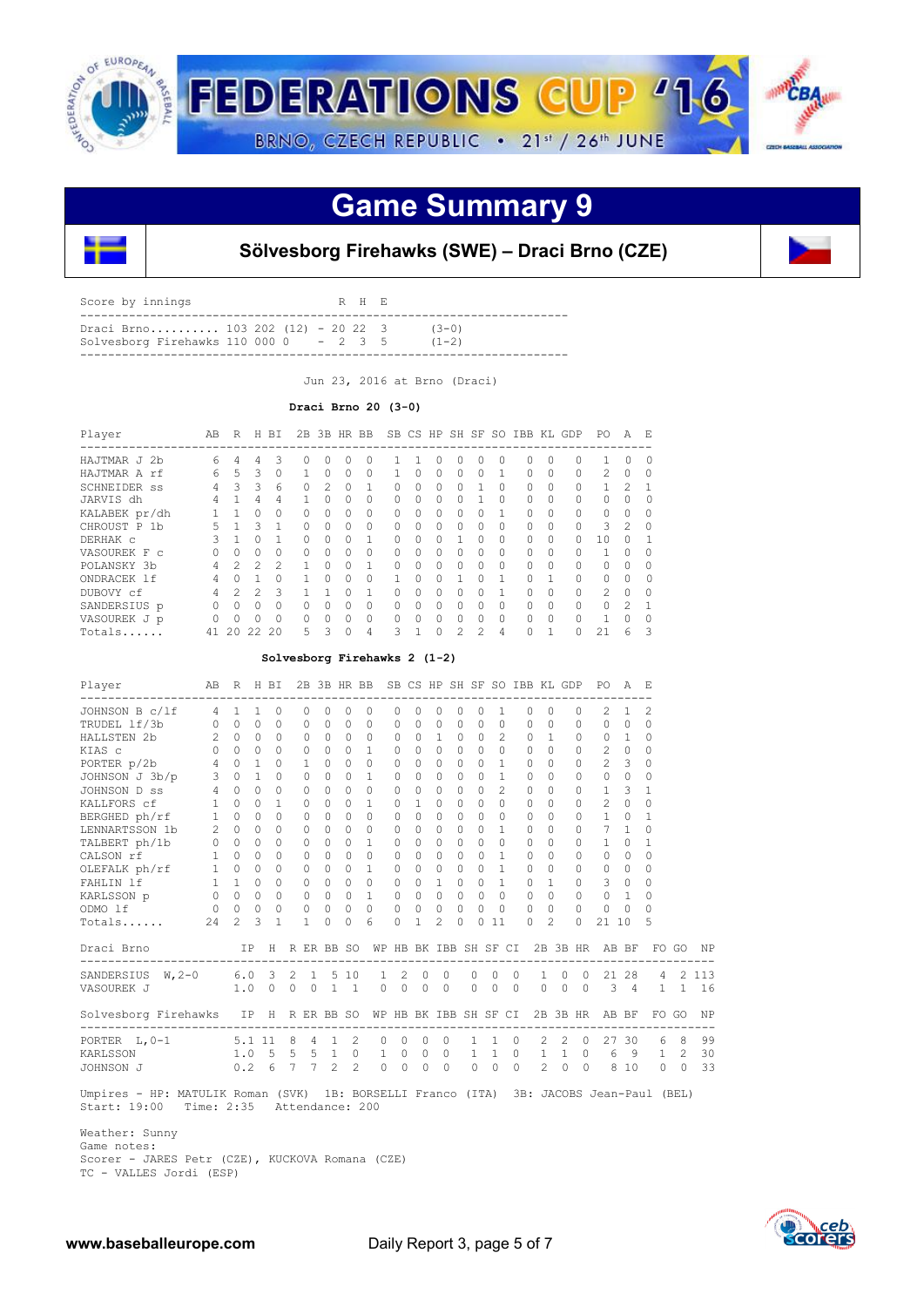

## **Technical Appointments**

### **Friday June 24th**

| Game            | At time | <b>Venue</b>           | Pool         | <b>Home team</b>           |   |                        | <b>Visiting team</b>          |  |  |  |
|-----------------|---------|------------------------|--------------|----------------------------|---|------------------------|-------------------------------|--|--|--|
| 10              | 10:00   | <b>Brno</b>            | $\mathsf{A}$ | Apollo Bratislava (SVK)    | ш |                        | Deurne Spartans Antwerp (BEL) |  |  |  |
| <b>Umpires:</b> |         | Franco Borselli (ITA)  |              | Jerry Karlsson (SWE)       |   | Boris Surovyagin (RUS) |                               |  |  |  |
| Scorers:        |         | Romana Kuckova (CZE)   |              | Petr Jares (CZE)           |   |                        |                               |  |  |  |
| T.C.:           |         | Bohumil Bilek (CZE)    |              |                            |   |                        |                               |  |  |  |
|                 |         |                        |              |                            |   |                        |                               |  |  |  |
| Game            | At time | <b>Venue</b>           | Group        | <b>Home team</b>           |   |                        | <b>Visiting team</b>          |  |  |  |
| 11              | 14:30   | <b>Brno</b>            | A            | Solvesborg Firehawks (SWE) |   |                        | <b>SSHOR Moskvitch (RUS)</b>  |  |  |  |
| <b>Umpires:</b> |         | Frantisek Pribyl (CZE) |              | Roman Matulik (SVK)        |   |                        | Jerry Karlsson (SWE)          |  |  |  |
| Scorers:        |         | Filip Capka (CZE)      |              | Petr Jares (CZE)           |   |                        |                               |  |  |  |
| <b>T.C.:</b>    |         | Bohumil Bilek (CZE)    |              |                            |   |                        |                               |  |  |  |
|                 |         |                        |              |                            |   |                        |                               |  |  |  |
| Game            | At time | <b>Venue</b>           | Group        | <b>Home team</b>           |   |                        | <b>Visiting team</b>          |  |  |  |
| 12              | 19:00   | <b>Brno</b>            | $\mathsf{A}$ | Draci Brno (CZE)           |   |                        | Buffaloes Blagoevgrad (BUL)   |  |  |  |
| <b>Umpires:</b> |         | Jean-Paul Jacobs (BEL) |              | Thorston Roloff (GER)      |   |                        | Roman Matulik (SVK)           |  |  |  |
| Scorers:        |         | Petr Jares (CZE)       |              | Romana Kuckova (CZE)       |   |                        |                               |  |  |  |
| T.C.:           |         | Jordi Valles (ESP)     |              |                            |   |                        |                               |  |  |  |